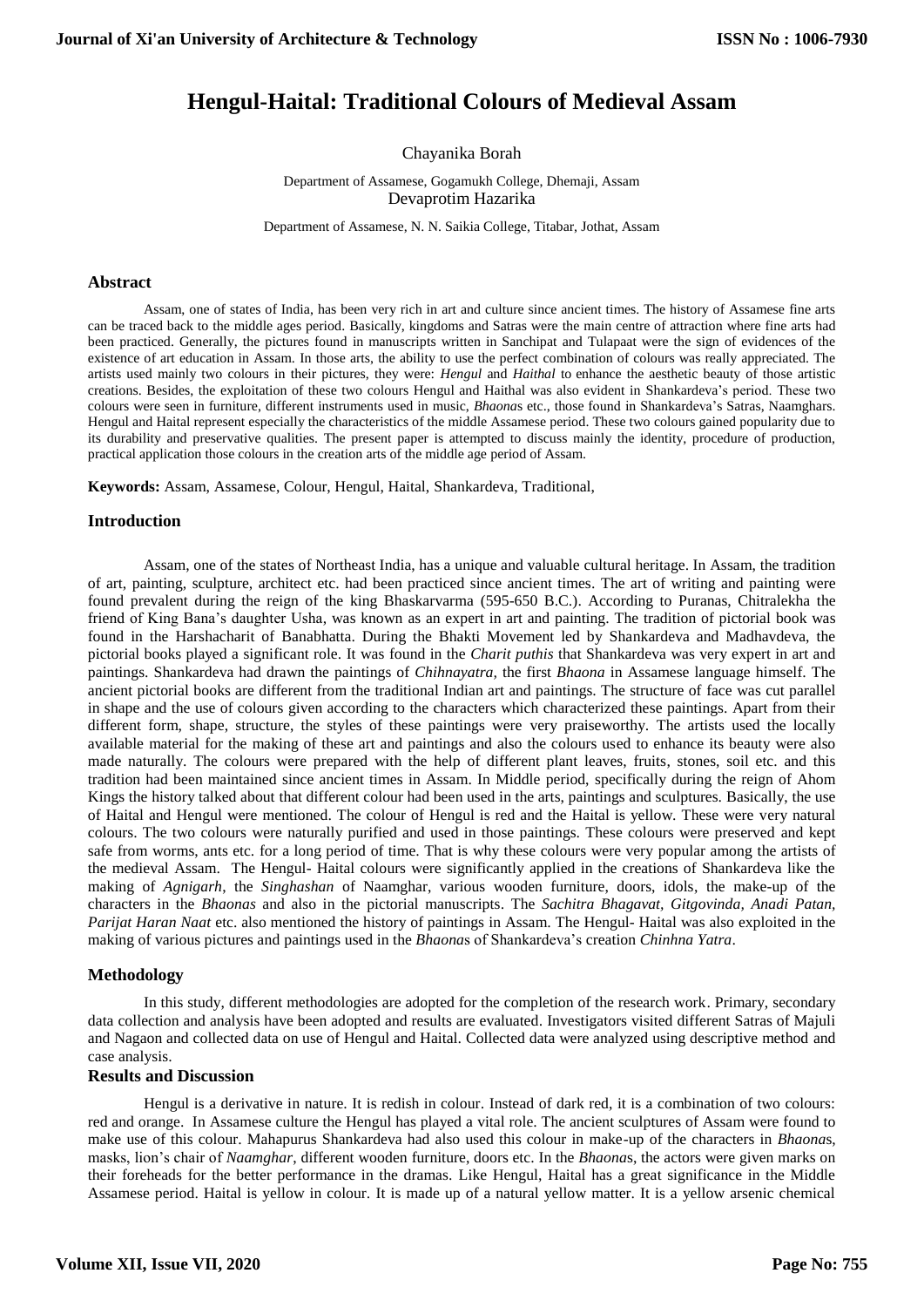element. But there is not much difference between the Hengul and Haital in usage. Apart from painting Haital was basically used as a based colour applied in the surfaces of *Sanchipat, Tulapat*, wooden furniture's, sculptures etc. This Haital was also used in wooden boxes where Manuscripts were kept so as to protect them from insects. Just because of its preservative qualities in Hengul- Haital, the mediaeval sculpture and paintings are still fresh and well in condition without any damage. Yet the making process of these two is a little bit different.

## *Process of making:*

The equal quantity of *Para* (Mercury), *Gandhak* (Sulfur) and *Shih* (Lead) is grinded on the stone palate. Then, the grinds are soaked in water overnight. On the next day, the water is removed and the grinds are kept under water for another three to four days. In this process it removed all the pollutants and the Hengul becomes brighter. In order to get the true colour of it, one *tola* (160 grains) Hengul is mixed with half *tola* gum. The artists prepared bright pale red colour by mixing of Haitial with Hangul. Similarly, it is stated that soil (Khal) and different kinds of fruits, flowers were mixed together with Hengul and Haital. The paintings found during Medieval Assam showed the excessive use of Hengul colour. Presently, the tradition of using Hengul is seen in the mask culture of Samguri Satra at Majuli. It is also found that Hengul and Haital are use in making of traditional wooden sculptures like *Singhashan*, *Bishnu, Garuda, Bamon, Joy-Bijoy* in various satras of Assam.

Hiatal is made from natural dye which is grinded on a stone plate and mixed with gum. The natural yellow colour is derived from mixing it with other colours. Chalk and Haital are mixed to get pale yellow colour; Haital and Hengul are mixed to produce pale red, and green is derived from mixing of blue and Haital. If we spread sparkles on Haital, it becomes brighter.

## *Application:*

During Medieval Assam, various paintings and pictorial books were found to make use of Hengul and Haital. Apart from the Ahom king, under the patronage of Koch and Darangi King Krishnanarayan these paintings were created. The tradition of pictorial books during the times of Shankardeva and Madhabdeva had contributed largely to the rise and development of the of Satriya style of art and painting tradition in the later stage. The paintings were portrayed in the manuscripts. The artists used Hengul and Haital colours in those paintings. Therefore, the importance of Hengul and Haital was very much in the Assamese pictorial books. Due to the natural calamities and invasion of Maan most of the pictorial books with illustrations were lost and the remaining ones postulated the unique and richness of those art of painting. The different colours used according to the subject matter, characters, the skillful use of derived colours etc. were worth mentioning in the study of Assamese art of painting. The artists made prepared derived colours by mixing of natural colours with Hengul and Haital. The renowned pictorial books with illustrations were: *Chitra Bhagawata*, (written in *tulapat* and preserved in Balisatra in Nagaon), *Dasham* (portrayed by Ruchibapu in 1765), Adi *Dasham* and *Ajamil Upakhyan* (preserved in Dakkhinpaat Satra), *Shastwa skandha of Bhagawat* ( Bhagawata-VI, preserved in Museum of art and paintings in Tezpur), Bhagawat Purana (preserved two in British Meseum of London), *Astam Skandha Bhagawat* (Bhagawata-VIII, preserved in Brahmadesh), *Sachitra Dasham* (preserved in Gosaibari Satra of Goalpara), *Rangali Kirtan* (Satra of Madhav Aata, Pubthariya), *Chitra Kirtan* (in Madupur and Karanga Satras), *Sachitra Parijat Haran Naat* (in Aibheti Na Satra), *Sachitra Ramayan* (in Ahatguri Satra of Nagaon), *Sundarkanda* of Ramayan, *Lav-Kushar Yudhdha* and *Karnaparva* (preserved in the Library of Inquiry Committee of Kamrup), *Lankakanda* (in Tula leaf collected by Upendranath Lekharu), *Adhyatma Ramayan* (Satra of Bareghar), *Sri Bhagawat, Matshya Charit and Kumar Haran* ( Satra of Mayaram Dinjoy), *Bhakti Ratnawali* ( Satra of Karatipaar), *Nimi Navasiddha Sangbad* and *Bhakti Pradip* (Satra of Nagaon Chamguri) etc. Later many books were composed on the style of Gargaya. The pictures in those books also made use of Hengul and Haital. Some of them were: *Hastibidyanarb, Shankhachur badh, shastha Skandha* of Bhagawat,( Bhagawata-VI) and *Chahapari* etc. Apart from the above mentioned pictorial books, these books are preserved in the various Satras, private and public museums. In those pictures the use of Hengul-Haital was perceived.

Apart from the pictorial books, the use of Hengul and Haital was found to be used in the ancient sculpture and architecture. These two colours were also being used in the paintings and wooden sculptures of various Satras of Assam. The wooden sculptures are - Idle of Bishnu, Sri Krishna, sculpture of *Garuda, Borah, Mayur, Matchya avatar, Kurma Avatar, Gopabalak, Balaram and Singhashan* of various Satra and Naamghar etc. Likewise, wooden equipments pera (box), *dola, bhogjara (*Water vessel with a spout*), bankanhi* and *banbati*, (traditional Assamese dish and bowl with stand) almirah, gate, door, wall, *Sharai* (Assamese tray), *Thoga* (wooden stand to keep religious books) etc. was painted by these two colours. The different kinds of masks used in the *Bhaonas* were also painted with Hengul and Haital. The actors in Bhaonas also used these colours as makeup to beautify themselves. It is also use in *agnigarh, phuljari* and *mahta* used for lighting in bhaona. The wooden folk musical instruments were also painted with these colours to enhance the aesthetic quality as well as to protect those from decay.

The below mention figures of pictorial manuscripts, wooden sculpture and instruments are painted with Hengul and Haital.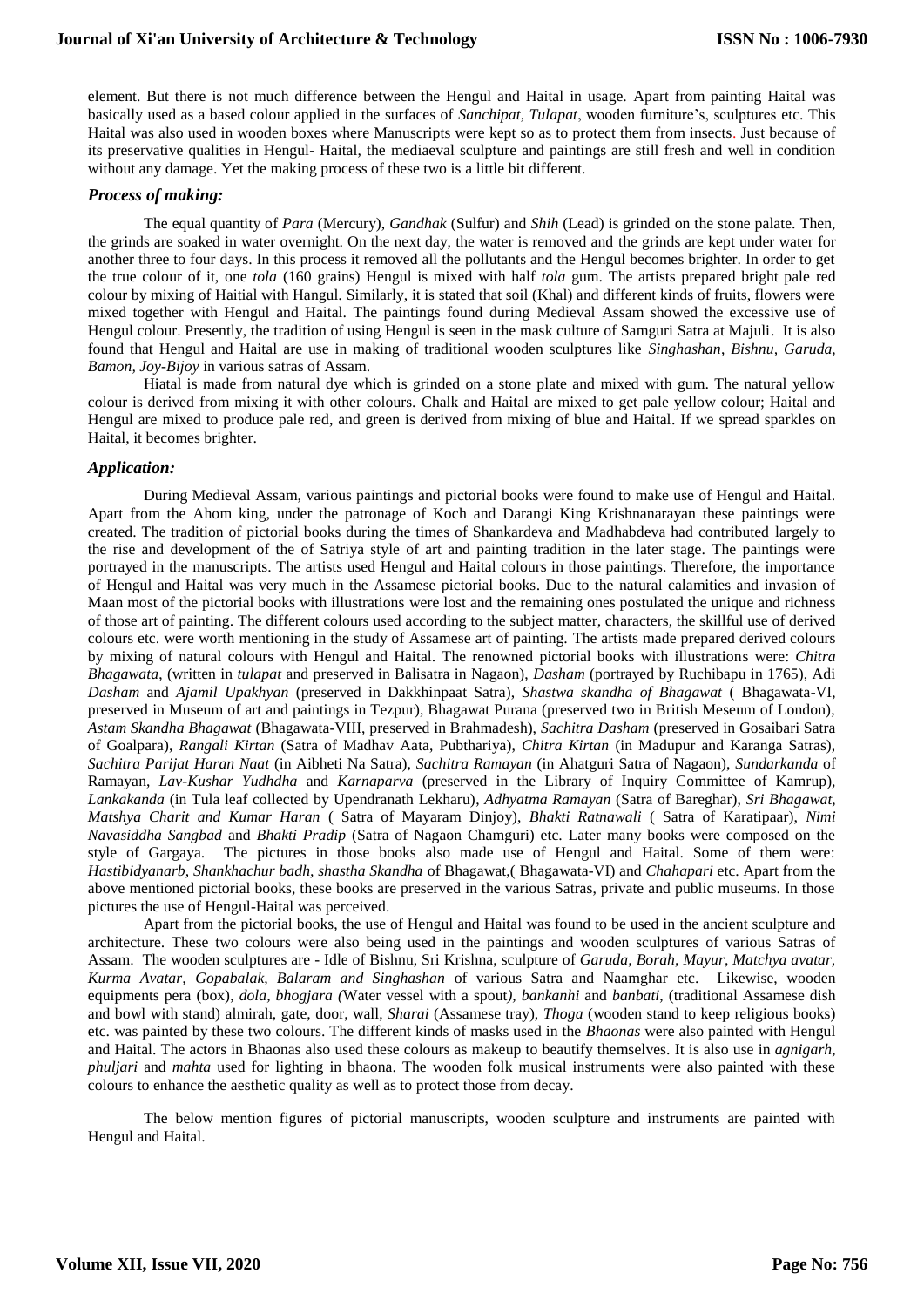

Fig.1 Hengul Fig.2 Haital





Majuli, late 18<sup>th</sup> century



*Fig. 7 Bhagavata-purana (Adi-dasama)* popularly known as Fig. 8 *Parijata-harana* , 1836 A. D. *ChitrBhagavata, Late 17th century*



Fig.9 Hemchandra Goswami, Fig.10 Mask, Garuda Fig. 11 Singhasan of Namghar Mask maker, Samaguri Satra and Mask Maker











Fig. 3 Illustrated manuscript of Bhagawata Fig. 4 *Bhagavata-purana (Adi-dasama)* popularly known as *ChitrBhagavata* (Dakhinpat Satra)



 *Fig. 5 Hastividyarnava*manuscript, AuniatiXatra, Fig. 6 *Anadi-patana*, Kuji Xara, Nagaon, mid-18th century